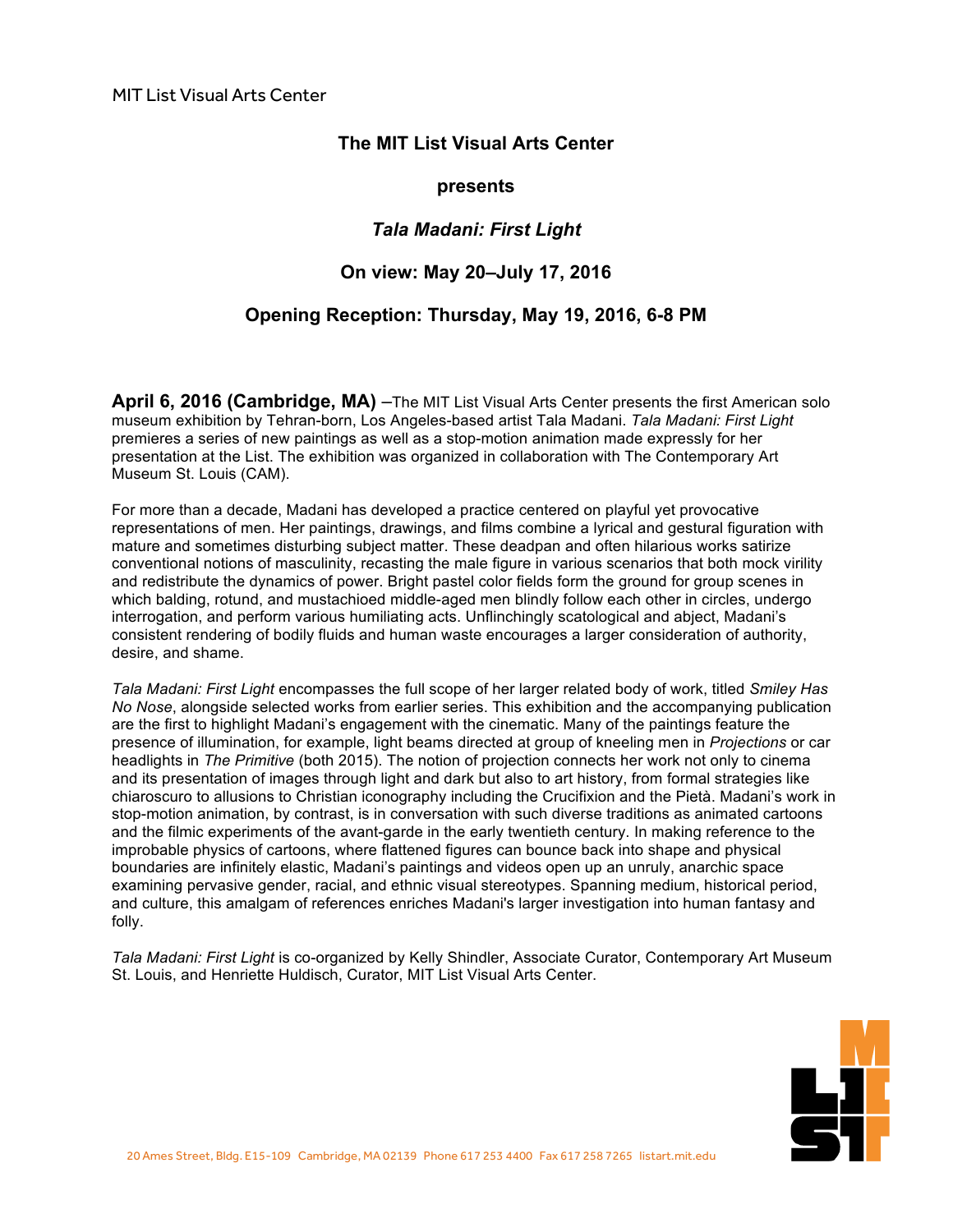A full-color, 112 page-catalogue published by DelMonico Books/Prestel with contributions by the curators, Madani and A.L. Steiner is forthcoming in July 2016.

**Tala Madani** (b. 1981, Tehran, Iran) lives and works in Los Angeles. Her solo exhibitions include Nottingham Contemporary, Nottingham, UK (2014), and Moderna Museet, Stockholm (2013). Selected group exhibitions include the 2014 Taipei Biennial; *Made in L.A. 2014*, Hammer Museum, Los Angeles; the 5th Marrakech Biennale, Marrakech (2014); *Greater New York*, PS1, New York (2010); and *The Generational: Younger Than Jesus*, New Museum of Contemporary Art, New York (2009).

Exhibitions at the List Center are made possible with the support of Cynthia & John Reed and Rick & Terry Stone.

General operating support is provided by Massachusetts Institute of Technology, the Council for the Arts at MIT, the Office of the Associate Provost at MIT, the MIT School of Architecture + Planning, the Massachusetts Cultural Council, and many generous individual donors. The Advisory Committee Members of the List Visual Arts Center are gratefully acknowledged.

The exhibition catalogue is generously supported by the Elizabeth Firestone Graham Foundation. Special thanks to David Kordansky Gallery, Los Angeles, and Pilar Corrias, London.

#### **About the MIT List Visual Arts Center**

Located in Cambridge, Massachusetts, the List Visual Arts Center is a creative laboratory that provides artists with a space to freely experiment and push existing boundaries. As the contemporary art museum at MIT, the List presents a dynamic program of six to nine special exhibitions in its galleries annually, a program of evolving site-specific work by emerging artists known as the List Projects, as well as a broad range of educational programs, events, and scholarly publications. Beyond the full slate of special exhibitions and projects it presents each year, the List also maintains and adds to MIT's permanent collection; commissions new works through the MIT Percent-for-Art program, a collection of more than 50 site-specific artworks throughout the campus; and oversees the Student Loan Art Program, which lends more than 500 works of art annually to MIT undergraduate and graduate students.

Originally named the Hayden Gallery, MIT established this center for the visual arts in 1950 to provide a dedicated structure upon which to build the university's existing relationship to the arts. It was renamed the List Visual Arts Center in 1985 in recognition of a gift from Vera and Albert List,and relocated to its current, expanded location in the Wiesner Building on the campus of the Massachusetts Institute of Technology, which was designed by MIT alumnus I. M. Pei (B.S. Architecture, 1940) and Partners Architects. This year the List Visual Arts Center celebrates 30 years as MIT's contemporary art museum.

Media Contact: Mark Linga, [mlinga@mit.edu,](mailto:mlinga@mit.edu) [617.452.3586](tel:6174523586)

For more information, visit: <listart.mit.edu>